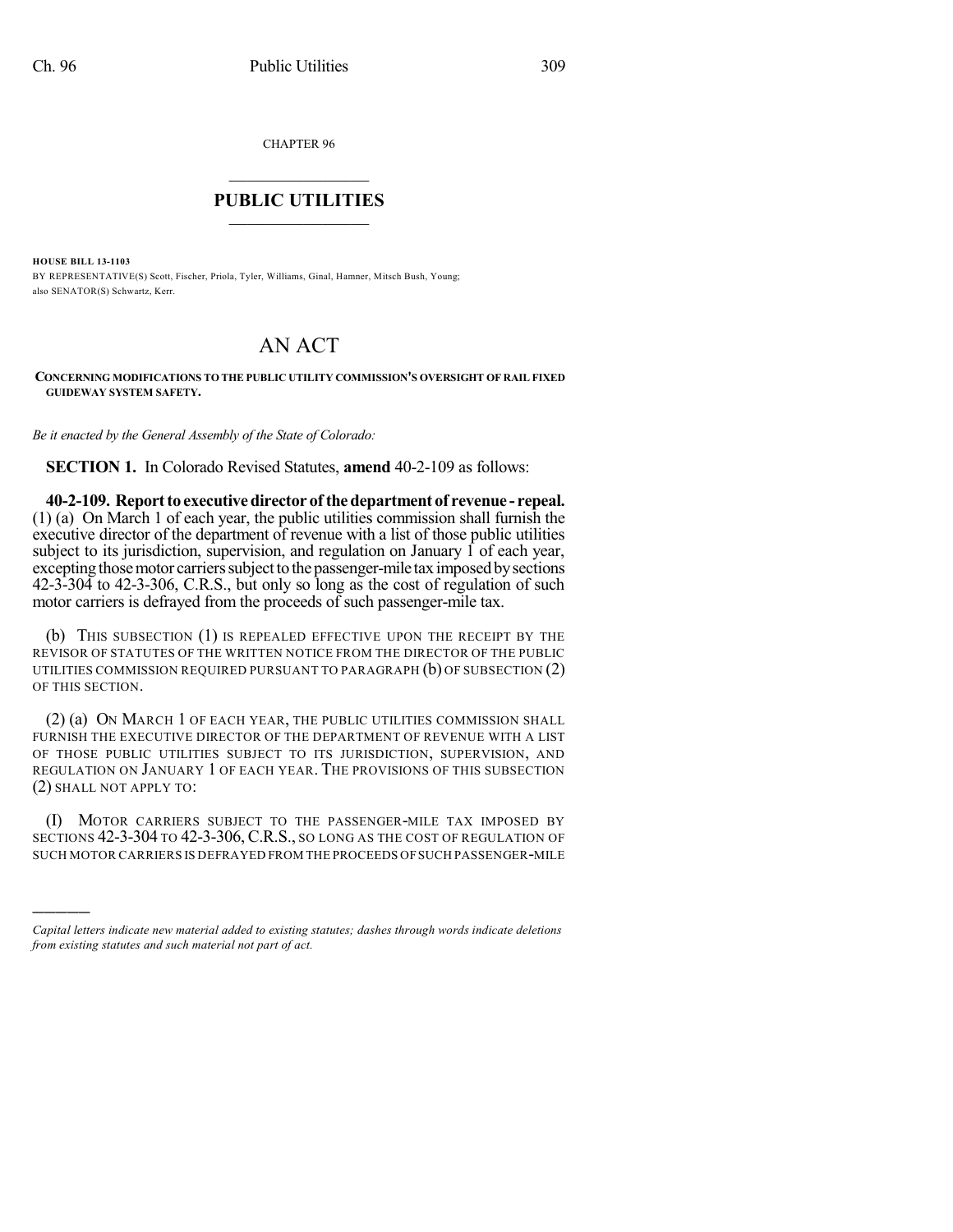TAX; AND

(II) RAIL FIXED GUIDEWAY SYSTEMS THAT ARE REGULATED BY THE PUBLIC UTILITIES COMMISSION PURSUANT TO PART 1 OF ARTICLE 18 OF THIS TITLE.

(b) THE DIRECTOR OFTHE PUBLIC UTILITIES COMMISSION SHALL PROVIDE WRITTEN NOTICE TO THE REVISOR OF STATUTES ONCE THE FEDERAL GRANT MONEYS MADE AVAILABLE UNDER THE "MOVING AHEAD FOR PROGRESS IN THE 21ST CENTURY ACT", 49 U.S.C. SEC. 5329, HAVE BEEN AWARDED TO THE STATE. THIS SUBSECTION (2) TAKES EFFECT UPON THE RECEIPT BY THE REVISOR OF STATUTES OF SUCH WRITTEN NOTICE.

**SECTION 2.** In Colorado Revised Statutes, **amend** 40-18-102 as follows:

**40-18-102. Rail fixed guideway system safety oversight program commissionmay establish.** The commission is authorized to establish an oversight program for the safety and security of rail fixed guideway systems in accordance with section 28 of the "Intermodal Surface Transportation Efficiency Act of 1991", 49 U.S.C. sec. 5330 AND THE "MOVING AHEAD FOR PROGRESS IN THE 21ST CENTURY ACT", 49 U.S.C. SEC. 5329.

**SECTION 3.** In Colorado Revised Statutes, **amend** 40-18-105 as follows:

**40-18-105. Calculation and assessment of fees- repeal.**(1)(a) At each regular session, the general assembly shall determine the amounts to be expended by the commission for its administrative expenses under this article, including any additional FTE that may be necessary. The commission shall assess fees in amounts that, in the aggregate, equal the administrative expenses. Such fees shall be assessed against the operators of all rail fixed guideway systems operating within the state, and shall be apportioned on the basis of the rail miles of each system in proportion to the total rail miles of all systems. All fees collected under this section shall be remitted to the state treasurer, who shall credit the same to the public utilities commission fixed utility fund created pursuant to section 40-2-114.

(b) THIS SUBSECTION (1) IS REPEALED EFFECTIVE UPON THE RECEIPT BY THE REVISOR OF STATUTES OF THE WRITTEN NOTICE FROM THE DIRECTOR OF THE PUBLIC UTILITIES COMMISSION REQUIRED PURSUANT TO PARAGRAPH  $(b)$  OF SUBSECTION  $(2)$ OF THIS SECTION.

(2) (a) AT EACH REGULAR SESSION, THE GENERAL ASSEMBLY SHALL DETERMINE THE AMOUNTS TO BE EXPENDED BY THE COMMISSION FROM THE PUBLIC UTILITIES COMMISSION FIXED UTILITY FUND CREATED IN SECTION 40-2-114 FOR ITS ADMINISTRATIVE EXPENSES UNDER THIS ARTICLE,INCLUDING ANY ADDITIONAL FTE THAT MAY BE NECESSARY.

(b) THE DIRECTOR OF THE PUBLIC UTILITIES COMMISSION SHALL PROVIDE WRITTEN NOTICE TO THE REVISOR OF STATUTES ONCE THE FEDERAL GRANT MONEYS MADE AVAILABLE UNDER THE "MOVING AHEAD FOR PROGRESS IN THE 21ST CENTURY ACT", 49 U.S.C. SEC. 5329, HAVE BEEN AWARDED TO THE STATE. THIS SUBSECTION (2) TAKES EFFECT UPON THE RECEIPT BY THE REVISOR OF STATUTES OF SUCH WRITTEN NOTICE.